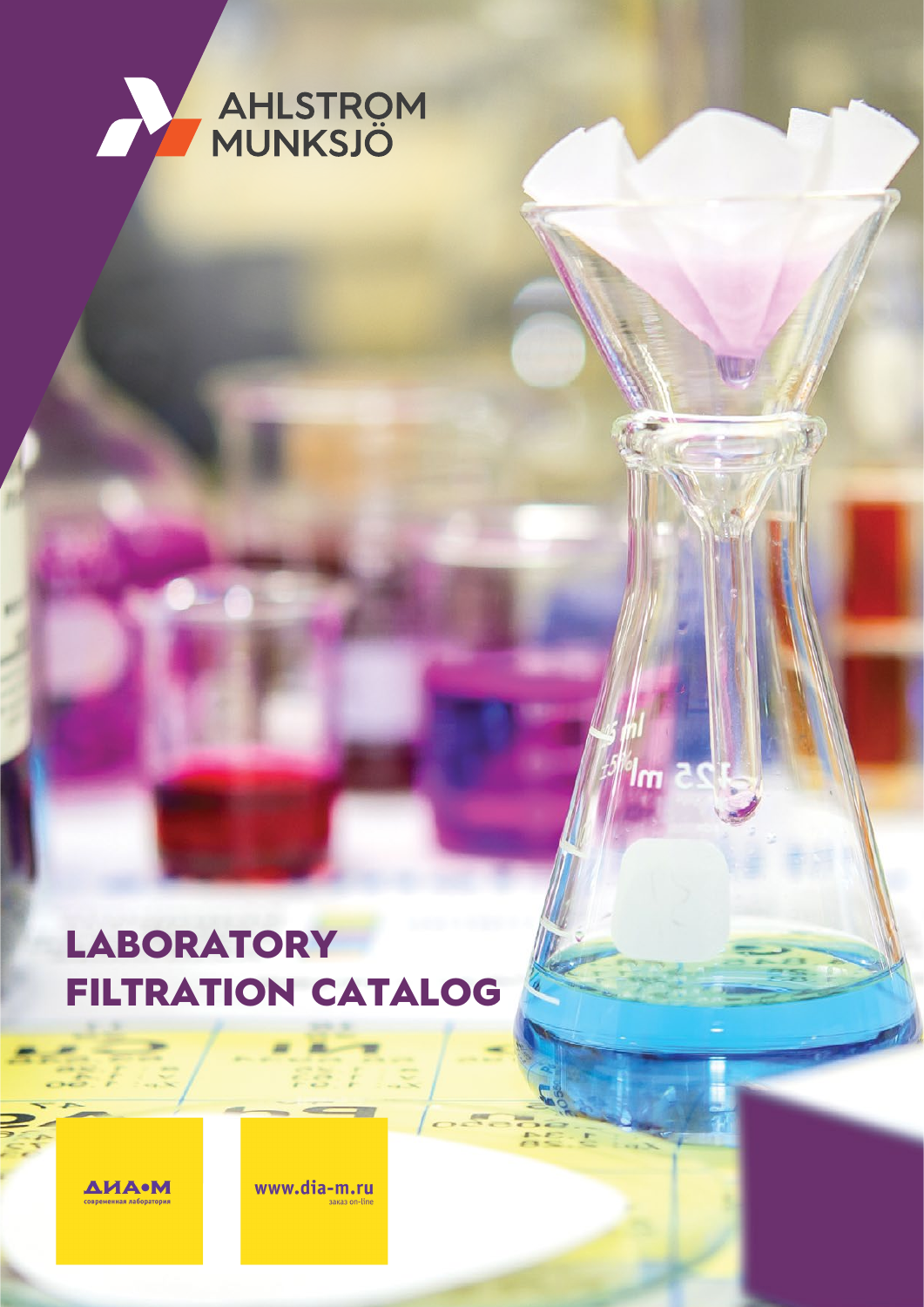## Ahlstrom-Munksjö is one of the world leading companies in filtration & separation technology.

We are a high performance materials company, partnering with leading businesses around the world to help them stay ahead. Our products are used in a large variety of everyday applications, such as filters, wallcovers, beverages and medical. In laboratories, we are known and recognized for providing superior service, reliability and high quality products.

Ahlstrom-Munksjö acquired Sweden-based Munktell Filter AB and its holdings Munktell & Filtrak GmbH, Munktell Inc and Filtres Fioroni SA in October 2012. Through the transaction, Ahlstrom-Munksjö has strengthened its product portfolio in advanced filtration materials, mainly for life science and laboratory applications.

Founded in 1815 in Sweden as the first company ever to manufacture analytical filter papers, Munktell has been supplying filtration and separation products to become a leading supplier to most parts of Europe and the World. Being now part of the Ahlstrom-Munksjö Group, Munktell will empower its strong position in the European market, at the same time taking advantage from Ahlstrom-Munksjö's solid presence in North America and growing globally. Access to new markets will also be granted by the wider product portfolio now available. There is a clear fit between the two companies, which will allow our customers to be successful and stay ahead.

This catalog highlights main Ahlstrom-Munksjö grades produced in Europe. Please contact us or visit our website to discover all Ahlstrom-Munksjö products portfolio.

#### Contents

| <b>Qualitative Filter Papers</b>                                                             | 03 |
|----------------------------------------------------------------------------------------------|----|
| <b>Quantitative Filter Papers</b>                                                            | 04 |
| <b>Blotting, Chromatography,</b><br>and Electrophoresis Papers,<br><b>Blotting Membranes</b> | 05 |
| <b>Glass and Quartz</b><br><b>Microfiber Filters</b>                                         | 06 |
| <b>Specialty Products</b>                                                                    | 07 |
| <b>Micro Filtration Membranes</b><br>and Syringe Filters                                     |    |



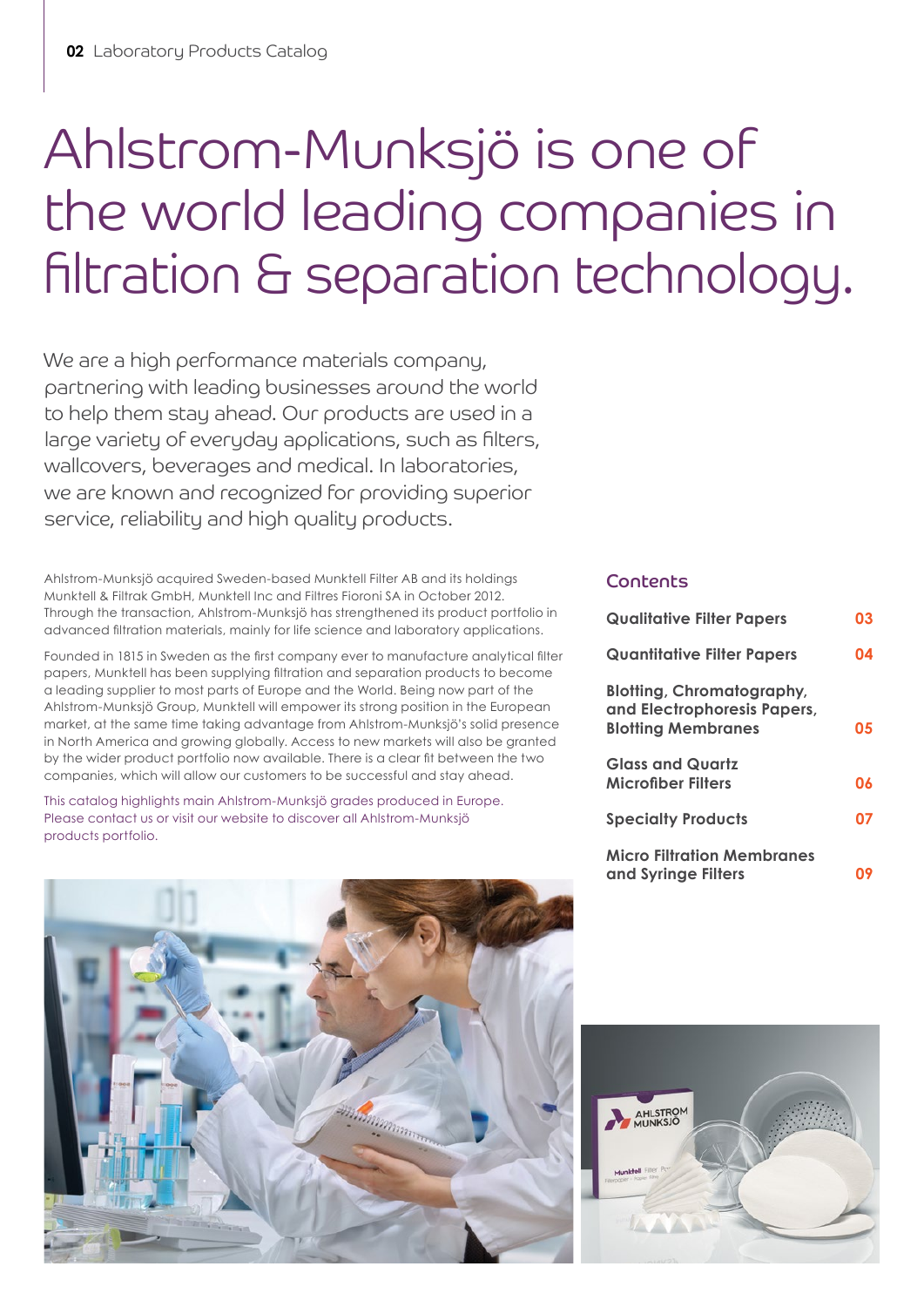### Qualitative Filter Papers

Ahlstrom-Munksjö's qualitative grades of filter paper are recommended for use in analytical methods which determine or identify particulate constituents of a mixture irrespective of the amount present. Qualitative filter papers are often used in routine separation work that still requires high purity and consistent performance.



#### Key features

- **— Qualitative analysis**
- **General laboratory work**
- **Low ash content**
- **High content α-cellulose**
- **Custom cut**

These filter papers covers a wide range of laboratory applications, as liquids clarification, qualitative analytical separations for precipitates and buffers filtration, and are also used for soil analysis and in food and beverage testing.

#### Standard Grades (Non Wet-Strengthened)

Standard qualitative filter papers are suitable for quadrant folded or gravity flow applications. These grades contain a high level of alpha-cellulose that provides high purity (ash content below 0.06%). The inherent strength of standard grades is suitable for routine quadrant folded applications but does not allow a use in vacuum work due to low wet resistance. Grade 3hw is recommended only for general purpose filtration due to a higher ash content (<0.1%) and lower filtration properties.

#### Typical grade properties

| Standard<br><b>Grades</b> | Retention<br>µm | <b>Filtration Speed Herzberg</b><br>sec/100 ml | <b>Filtration Speed</b><br>$sec/10$ ml | Loading<br>Capacity |
|---------------------------|-----------------|------------------------------------------------|----------------------------------------|---------------------|
| Munktell N°1              | 10              | 170                                            | 40                                     | High                |
| Munktell N°2              |                 | 400                                            | 60                                     | Medium              |
| 3 hw                      | $8 - 10$        | 80                                             | 20                                     | Medium              |

Circles, Folded Filter and Sheets forms with various sizes are available.

#### Wet-strengthened grades

These grades contain a reinforcement agent that increases their resistance to rupture when wet, such as in vacuum filtration, and their resistance when filtering acidic solutions.

### Typical grade properties

| Wet-Strengthened<br>Grades | Retention<br>µm | <b>Filtration Speed Herzberg</b><br>sec/100 ml | <b>Filtration Speed</b><br>sec/10 ml | Loading<br>Capacity |
|----------------------------|-----------------|------------------------------------------------|--------------------------------------|---------------------|
| 1288                       | $12-15$         | 40                                             | 10                                   | High                |
| 1289                       | $8 - 12$        | 90                                             | -20                                  | High                |
| 1292                       | $5 - 8$         | 300                                            | 50                                   | Medium              |
| 1290                       | $3 - 5$         | 800                                            | 100                                  | Medium              |
| 1291                       | $2 - 3$         | 1200                                           | 180                                  | Medium              |

Circles, Folded Filter and Sheets forms with various sizes are available.

Other qualitative grades available upon demand. Please contact us for further information.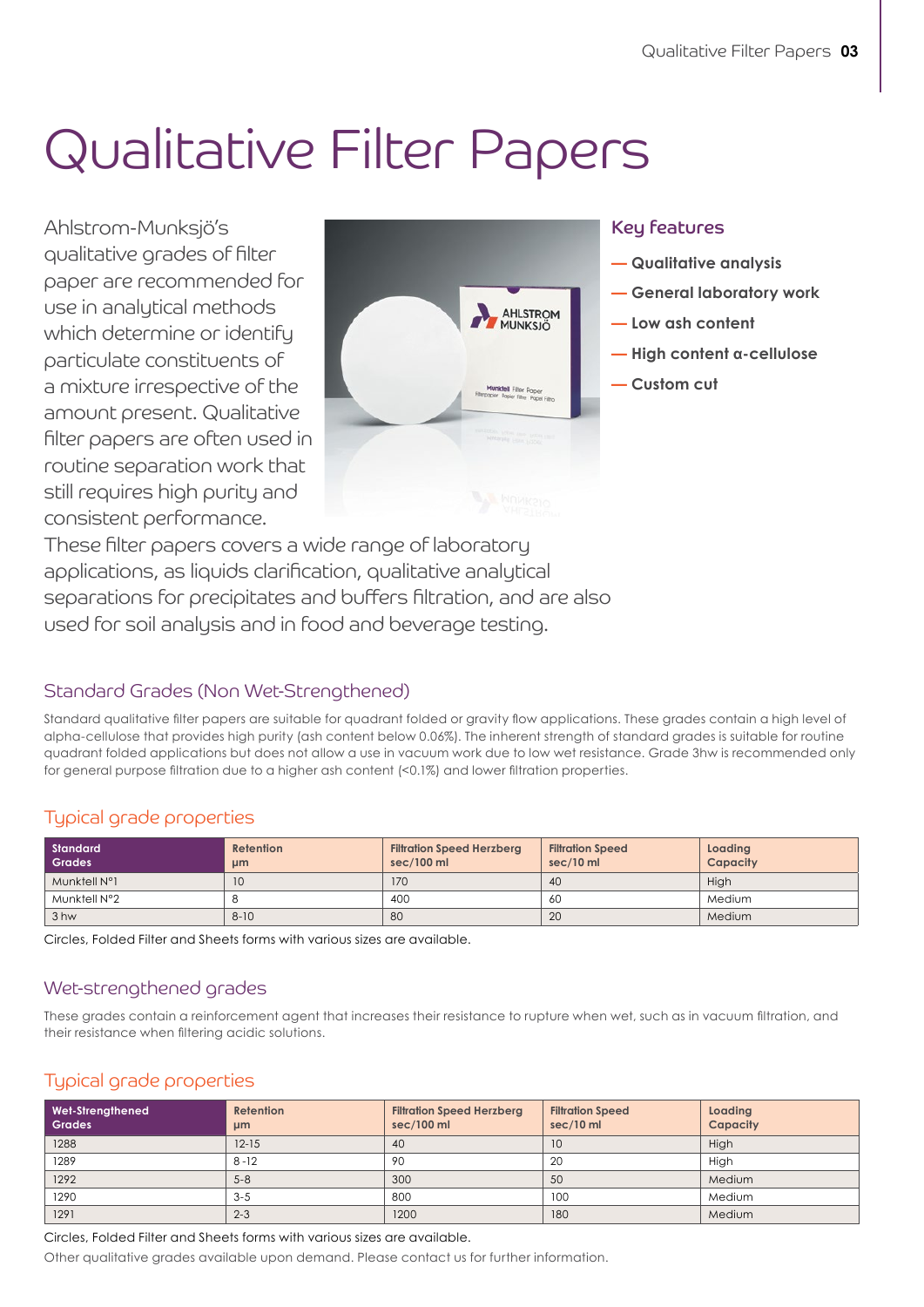## Quantitative Filter Papers

Ahlstrom-Munksjö manufactures a series of extremely high purity, acid washed filter papers designed for use in analytical and gravimetric analysis. The quantitative grades are manufactured from top quality cotton linters using ultra-pure, deionized water and are further treated with dilute acid to remove any



#### Key features

- **— Quantitative analysis**
- **High wet-strength**
- **— Highest purity filters**
- **Consistent performance**
- **Custom cut**

remaining organic and inorganic impurities. All quantitative grades are manufactured in a strictly controlled environment that ensures high uniformity and high purity from filter to filter.

### Hardened Low-Ash grades (Ash 0.01%)

These filters are treated with a strong acid to remove trace metals and produce high wet strength and chemical resistance. They are suitable for routine gravimetric analysis and typical preparation of samples for use in analysis involving instrumental techniques. Particularly, they can be used for Büchner filtration where the tough smooth surface of the filter makes it easy to recover precipitates.

### Typical grade properties

| <b>Hardened Low-Ash</b><br><b>Grades</b> | <b>Color Code</b> | <b>Retention</b><br>µm | <b>Filtration Speed</b><br>Herzberg sec/100 ml | <b>Filtration Speed</b><br>sec/10 ml | Loading<br>Capacity |
|------------------------------------------|-------------------|------------------------|------------------------------------------------|--------------------------------------|---------------------|
| 388                                      |                   | $12 - 15$              | 40                                             | 10                                   | Medium              |
| 389                                      |                   | $8 - 12$               | 90                                             | 20                                   | Medium              |
| 392                                      |                   | $5 - 8$                | 300                                            | 50                                   | Medium              |
| 390                                      |                   | $3 - 5$                | 800                                            | 100                                  | Medium              |
| 391                                      |                   | $2 - 3$                | 1200                                           | 180                                  | Medium              |
| 393                                      |                   | $1 - 2$                | 2500                                           | 250                                  | Medium              |

Circles, Folded Filter and Sheets forms with various sizes are available.

For your both gravimetric analysis and sample preparation requiring a high-purity filter, Ahlstrom-Munksjö offers ashless grades (<0.006% ash content) which do not contain any reinforcement's agents. Please contact us for further information.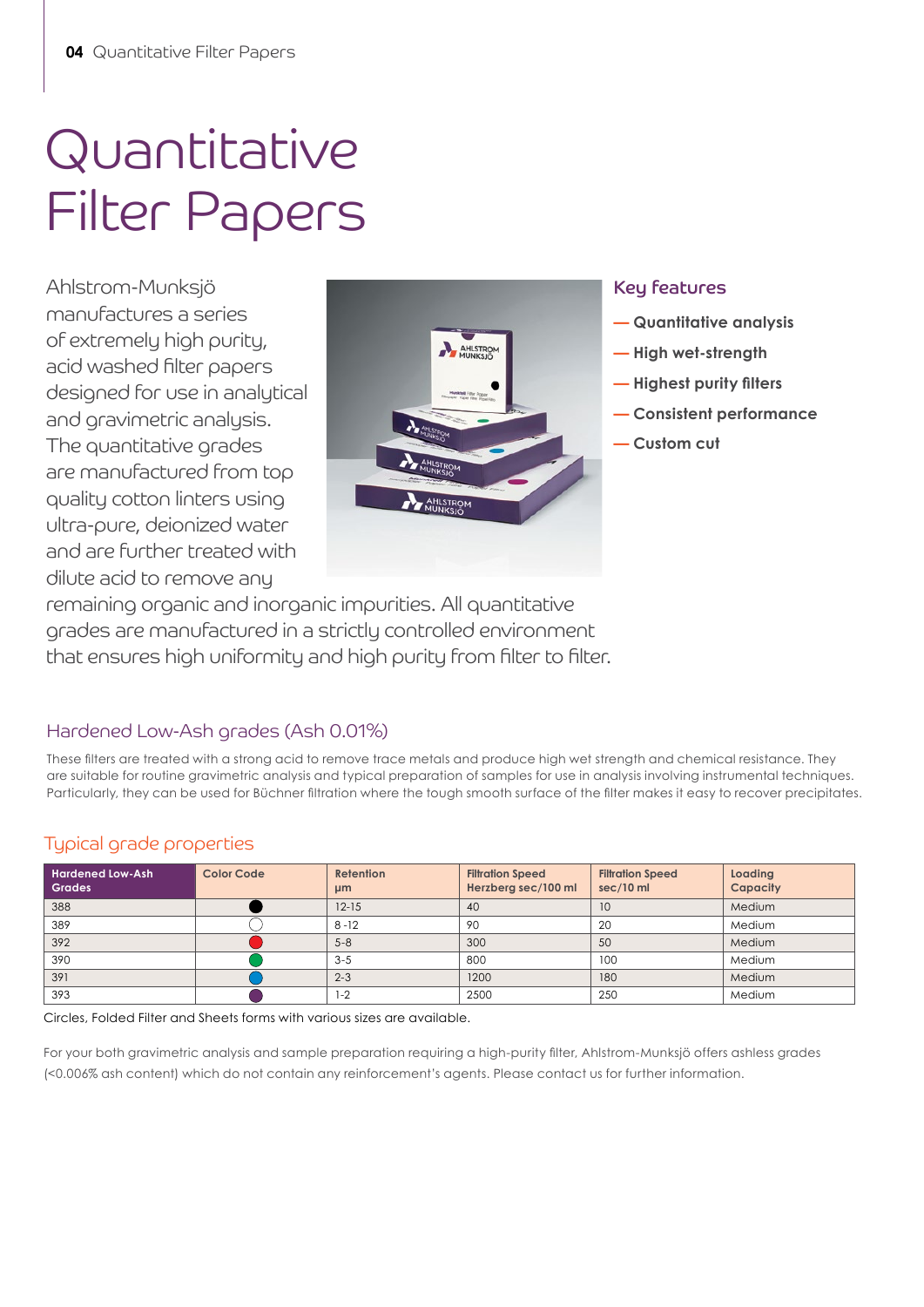## Blotting, Chromatography and Electrophoresis Papers, Blotting Membranes

These papers are made of high purity cotton linters, with no additives to prevent contamination transfer, and produced in a wide range of absorption levels for optimal wicking, drying, and blotting. They are suitable for chromatographic analysis and sample preparation and also for blotting methods with gel (Southern, Northern and Western Blots). Ahlstrom-Munksjö complete it offer with popular cellulose nitrate blotting membranes with an excellent affinity for proteins, high blocking ability, and compatibility with a vast variety of detection methods.

#### Key features

- **— Uniform absorption**
- **Consistency across the sheet**
- **— High purity, no sizing or fillers**
- **Custom cut**



#### Chromatography Papers

#### Typical grade properties

| <b>Grades</b>     | <b>Basic weight</b><br>$g/m^2$ | <b>Thickness</b><br>mm | <b>Capillary Rise</b><br>mm/30 min | Absorption  |
|-------------------|--------------------------------|------------------------|------------------------------------|-------------|
| FN3               | 90                             | 0.19                   | 93                                 | Medium fast |
| FN 4              | 125                            | 0.24                   | 93                                 | Medium fast |
| FN <sub>7</sub>   | 150                            | 0.32                   | 145                                | Fast        |
| <b>FN 100</b>     | 195                            | 0.35                   | 115                                | Fast        |
| FN 7 <sub>a</sub> | 200                            | 0.41                   | 145                                | Fast        |
| <b>FN 30</b>      | 320                            | 0.90                   | 240                                | Very fast   |

Various sizes of sheets are available.

#### Typical grade properties

| <b>Grades</b>   | <b>Basic weight</b><br>g/m <sup>2</sup> | <b>Thickness</b><br>mm | <b>Capillary Rise</b><br>$mm/10$ min |
|-----------------|-----------------------------------------|------------------------|--------------------------------------|
| BF <sub>2</sub> | 195                                     | 0.35                   | 70                                   |
| 1600            | 250                                     | 0.50                   | 75                                   |
| BF <sub>3</sub> | 330                                     | 0.76                   | 130                                  |
| BF4             | 550                                     | 1.30                   | 160                                  |

### Blotting Papers Blotting Membranes

### Typical grade properties

| <b>Grades</b>     | Pore size<br>µm | <b>Size</b>           |
|-------------------|-----------------|-----------------------|
| Cellulose Nitrate | 0.22            | $300$ mm $\times$ 3 m |
| Cellulose Nitrate | 0.45            | $300$ mm $\times$ 3 m |

Various sizes of sheets are available.

Other blotting papers and membranes available upon demand. Please contact us for further information.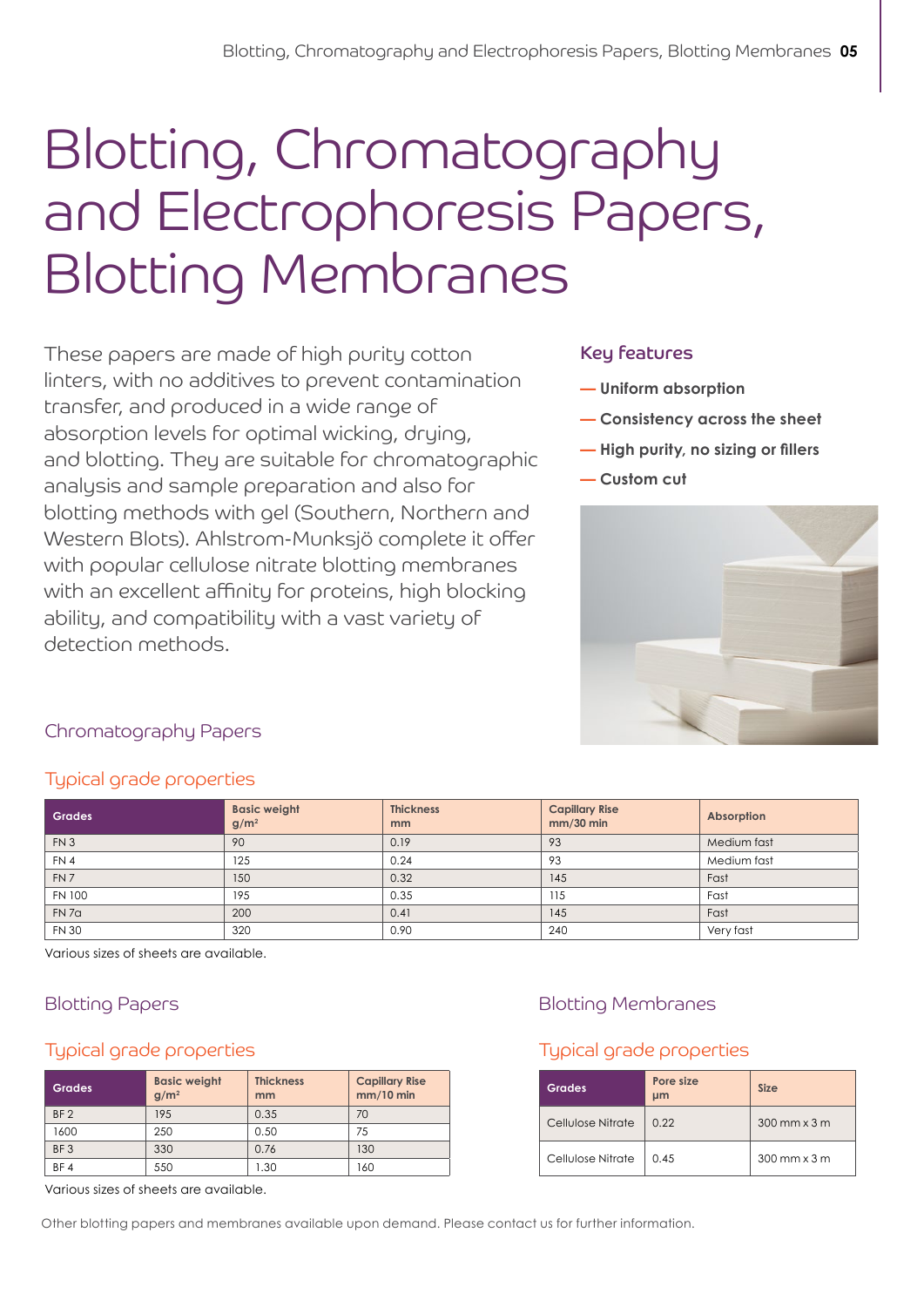### Microfiber Filters

Ahlstrom-Munksjö offers a wide range of binderfree glass and quartz microfiber filters dedicated to environmental analyses as water or air control. Glass and quartz microfiber filters meet the highest requirements for applications including determination of suspended solids in water,



#### Key features

- **100% pure glass and quartz filters without any binder**
- **Fine particle retention and high flow rate**
- **High loading capacity**
- **Chemical and thermal resistance**
- **— Brilliant white color reflecting more than 96% of visible light**

PM 10 air monitoring, emission control at high temperature.

#### Glass microfiber filters – binder free

Ahlstrom-Munksjö offers a full range of glass microfiber filters manufactured from 100% pure borosilicate glass especially suitable for environmental analysis for water, wastewater, testing of soils, air pollution and monitoring, research and process biochemistry, and gravimetric analysis involving ignition of samples (up to 500°C).

The grade MG 550 HA is resistant to 550°C and is recommended for suspended solid analysis in water. The grade MG 160 has been specifically designed for use in high volume PM10 air sampling equipment and ambient air monitoring.

#### Typical grade properties

| <b>Standard</b><br><b>Grades</b> | Retention<br>µm | <b>Basic weight</b><br>$g/m^2$ | <b>Thickness</b><br>mm | <b>Pressure Drop</b><br>mbar |
|----------------------------------|-----------------|--------------------------------|------------------------|------------------------------|
| <b>MGA</b>                       | 1.6             | 52                             | 0.23                   | 38                           |
| <b>MGB</b>                       | 1.0             | 143                            | 0.70                   | 95                           |
| <b>MGC</b>                       | 1.2             | 52                             | 0.24                   | 55                           |
| <b>MGD</b>                       | 2.7             | 75                             | 0.53                   | 120                          |
| <b>MGF</b>                       | 0.7             | 75                             | 0.45                   | 120                          |
| <b>MG 550 HA</b>                 | 1.5             | 65                             | 0.30                   | $\overline{\phantom{a}}$     |
| <b>MG 160</b>                    | 1.2             | 75                             | 0.40                   | $\overline{\phantom{a}}$     |

Circles and Sheets forms with various sizes are available.

Other glass microfiber grades available upon demand. Please contact us for further information.

#### Quartz microfiber filters – binder free

Ahlstrom-Munksjö offers extremely pure 100% quartz filters with temperature stability up to 900°C which makes these filters ideal for use in applications like hot stack measurements. The heat conditioned MK 360 grade is the first choice when the highest level of purity is required like for trace element analysis. MK 360 is recommended for PM10 monitoring according to EPA standards and ISO 23210.

#### Typical grade properties

| Grades | <b>Efficiency</b><br>$\%$ | <b>Basic weight</b><br>$g/m^2$ | Temperature<br>$\sim$<br>$\overline{\phantom{0}}$ | <b>Pressure Drop</b><br>mbar |
|--------|---------------------------|--------------------------------|---------------------------------------------------|------------------------------|
| MK360  | 99.95                     | 85                             | 900                                               | 51.5                         |
| T293   | 99.95                     | 85                             | 900                                               | 51.5                         |

Circles and Sheets forms with various sizes are available.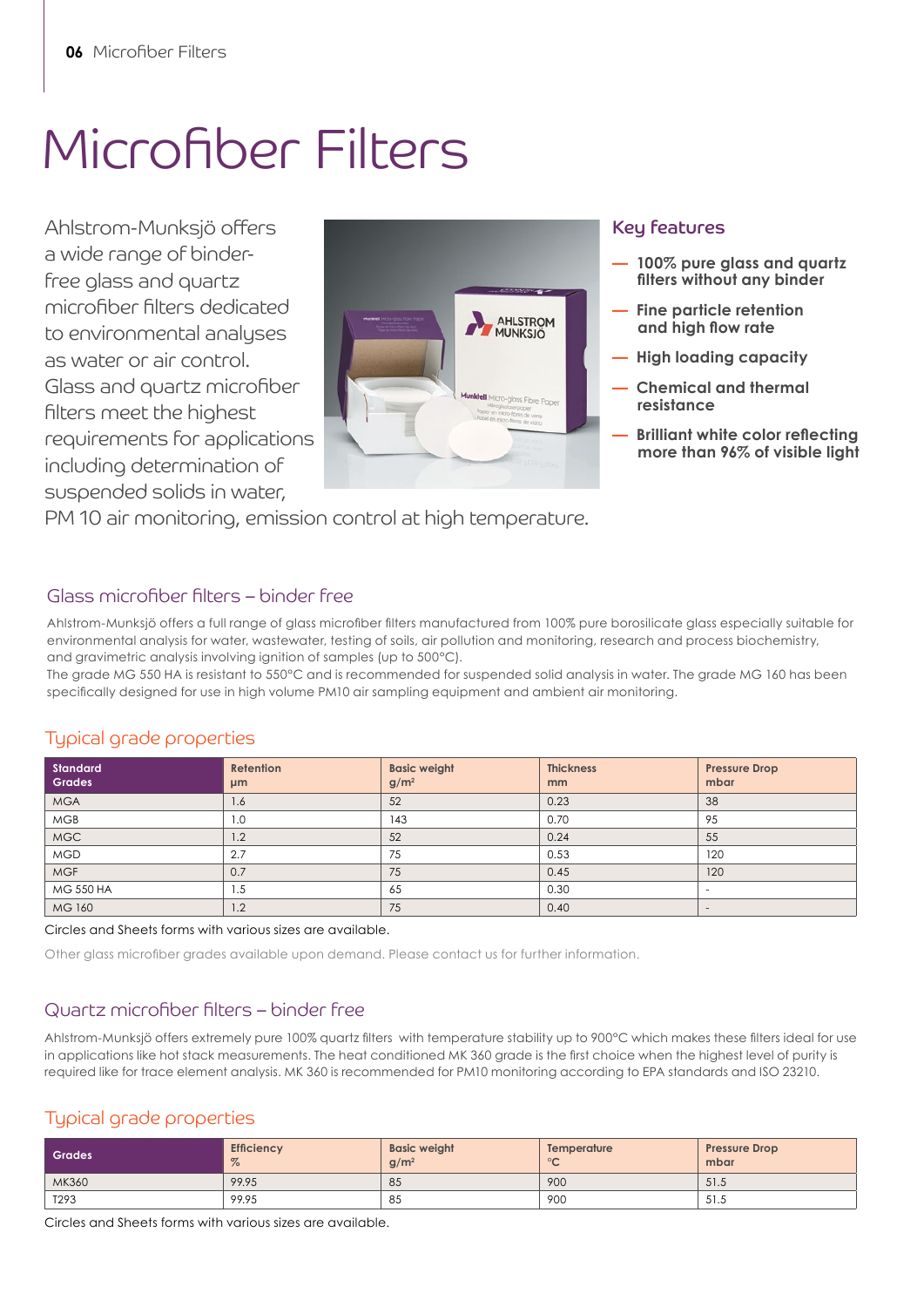### Specialty Products – Extraction Thimbles, pH Indicator Papers and Surface Protection Paper

Ahlstrom-Munksjö offers specialty products for the scientific industry. Many products were designed alongside the researchers doing developments to provide the necessary performance characteristics to our customers.

#### Extraction thimbles

Ahlstrom-Munksjö offers high purity extraction thimbles in cellulose for Soxhlet extractions and in glass and quartz for the analysis of environmental pollution. All extraction thimbles are hollow cylinders with a round bottom.

**Cellulose thimbles** are high quality sample reservoirs for quality control, research, and analytical applications where solvent extraction of solids and semi-solids must be carried out. The use of a Soxhlet extractor provides a safe method of extraction with toxic and other noxious solvents. Ahlstrom-Munksjö high purity cellulose extraction thimbles are recommended for applications including food testing, different process analysis and in quality management of components used in pharmaceutical formulations.

**Micro-glass fiber thimbles** are a convenient tool for the separation of aerosol droplets and condensate from gases for applications including sampling dust particles and aerosols from gaseous streams and Soxhlet extractions requiring solvents too aggressive for the cellulose thimbles.

**Micro-quartz fiber thimbles** meet the highest purity requirements due to the lowest possible heavy metal content. Applications include emission testing in hightemperature environments and testing acidic gases not compatible with micro-glass fiber thimbles.



#### Typical grade properties

| Grades          | <b>Internal Diameter</b><br>mm | Thimble height<br>mm | <b>Wall thickness</b><br>(mm) | <b>Ash Content</b> | <b>Penetration</b><br>% DOP (0.3 µm) | Temperature<br>$^{\circ}$ C |
|-----------------|--------------------------------|----------------------|-------------------------------|--------------------|--------------------------------------|-----------------------------|
| ET/C Cellulose  | $0/-3$                         | $\pm$ 1              | $1.5 \pm 0.5$                 | < 0.1              | $\sim$                               | $\overline{\phantom{a}}$    |
| ET/MG160 Glass  | $+1/-3$                        | ±.                   | $2 \pm 0.5$                   |                    | < 0.002                              | 500 max                     |
| ET/MK360 Quartz | $+0/-3$                        | $\pm$ 1              | $2 \pm 0.5$                   | $\sim$             | < 0.002                              | 900 max                     |

Various sizes are available.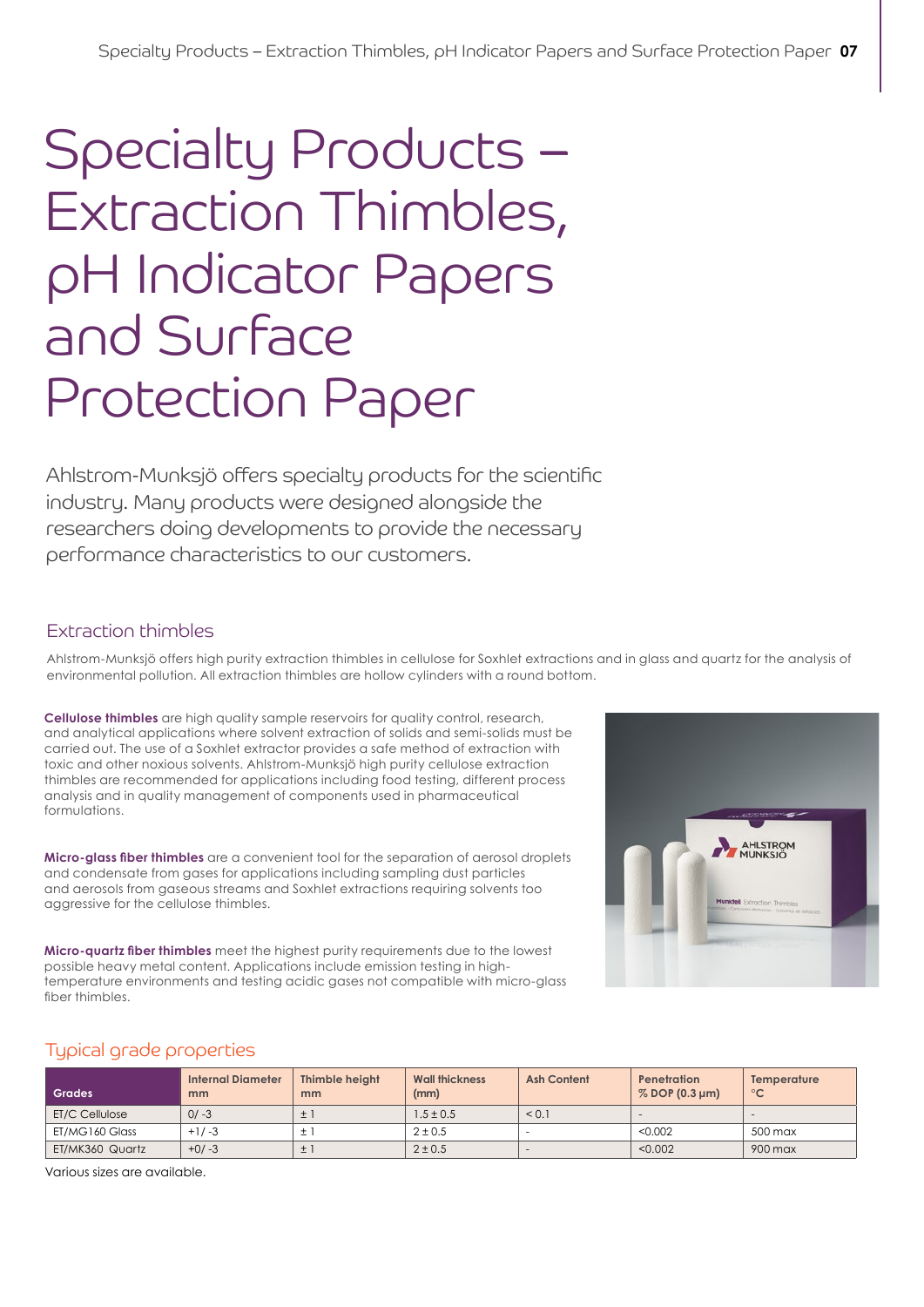#### pH Indicator Papers

Ahlstrom-Munksjö offers a wide range of high quality test papers for rapid and easy determination of pH and other specific conditions in solutions.

**Test papers** are impregnated with one or several indicators that show a distinctive color when exposed to a specific condition. They allow a quicker and less expensive test in applications where the accuracy of an electronic pH meter is not needed. Universal pH indicator papers are available in different ranges of pH to give the user the level of accuracy needed. Additional test papers for qualitative determination are also available for industrial application and educational purpose.

**pH Test Strips** have small squares of paper, each prepared with a different indicator, attached to a thin but flexible plastic strip for improved handling. pH indicator are strongly bonded to the cellulose fibers to prevent bleeding of the colors to give a more precise measurement and also prevent contamination of the test solution. Reliable pH measurement can be obtained even in weakly buffered solutions and the test strips can remain in the test solution until the final reaction color is obtained.



#### Universal pH indicator papers

| Scale     | <b>Interval</b> |
|-----------|-----------------|
| pH 0-10   |                 |
| pH 0.5-5  | 0.5             |
| pH 1-11   | 1               |
| pH 1-14   | 1               |
| pH 4-7    | 0.3             |
| pH 5-9    | 0.5             |
| pH 6.4-8  | 0.3             |
| pH 6.5-10 | 0.5             |
| pH 9-13   | 0.5             |

Various scales are available with diverse forms (roll, strips).

#### Papers for qualitative detection

| Scale              | <b>Color Range</b>   |
|--------------------|----------------------|
| <b>Blue Litmus</b> | Blue to red          |
| Neutral Litmus     | Purple to blue/red   |
| Red Litmus         | Red to blue          |
| KI starch paper    | White to blue/purple |

#### pH test strips

| Scale   | <b>Interval</b> |
|---------|-----------------|
| pH 0-14 |                 |

#### Surface Protection Paper - LabSorb

Ahlstrom-Munksjö LabSorb coated paper is a double-layered surface protection that protects benches and working areas from spilled chemicals, corrosive materials, as well as toxic, infectious or radioactive substances. Spills are quickly absorbed into the surface layer of cellulose material (top layer) and prevented from penetrating to the surface of the work bench by a thin coating of polyethylene that serves as a carrier for the absorbent layer (bottom layer).

As Labsorb surface is smooth and firm, it does not inhibit stability of bottles or tubes and allows recovery of dry spills. Furthermore, the soft character of the carrier material lowers the risk of breaking glass. Liquid samples can be recovered by washing the absorbed spill from the inert surface with the appropriate buffer.

LabSorb papers can be treated with disinfectants for use in clinical laboratories to prevent biological contamination. They are also suitable for lining chemical storage areas, trays and experimental animal cages.).



#### Typical grade properties

| Grades  | <b>Basic weight</b><br>q/m <sup>2</sup> | Water absorption<br>$\%$ | <b>Characteristics</b> |
|---------|-----------------------------------------|--------------------------|------------------------|
| LabSorb | 14C                                     | 150                      | Highly absorbent       |

Reels and Sheets forms are available under diverse sizes.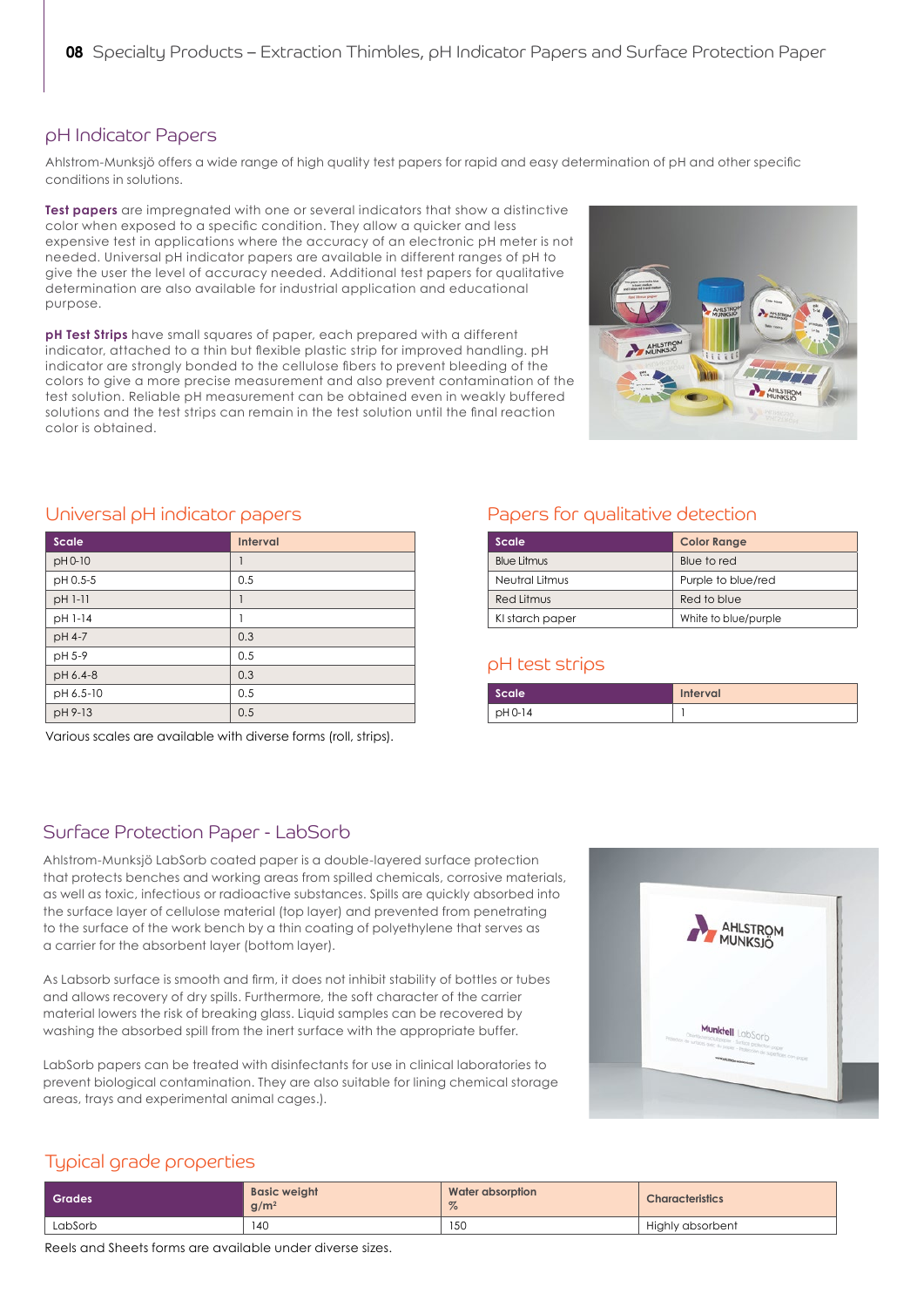# MicroFiltration Products

Ahlstrom-Munksjö offers a new Premium range of membrane filters (ReliaDisc™) and syringe filters (ReliaPrep™) manufactured in Germany to accommodate a variety of samples matrices for sample preparation and testing purpose.

### ReliaDisc™ sterile gridded microbiology membranes

Ahlstrom-Munksjö offers gridded sterile membranes packed individually specifically designed to save time when performing colony counting and microbiological quality control. These cellulose nitrate membranes are available in a 47 and 50 mm ready-to-use standard size and support optimum colony growth.

#### Typical grade properties

| Polymer           | <b>Grid Color</b> | Pore size<br>µm | <b>Diameter</b><br>mm |
|-------------------|-------------------|-----------------|-----------------------|
| Cellulose Nitrate | White/Black       | 0.2             | 47                    |
| Cellulose Nitrate | White/Black       | 0.45            | 47 & 50               |
| Cellulose Nitrate | Grey/White        | 0.45            | 47 & 50               |
| Cellulose Nitrate | Green/Dark Green  | 0.45            | 47 & 50               |
| Cellulose Nitrate | White/Green       | 0.45            | 47 & 50               |

Available as pack of 100, 3x100 and 1000 pieces.

#### ReliaDisc™ non-sterile membrane filters

Ahlstrom-Munksjö supplies a wide range of plain white non-sterile microfiltration membranes used to collect or remove particles and microorganisms from various organic solvents and aqueous solutions. Sold by pack of 100 filters.

#### Typical grade properties

| <b>Membrane</b>          | <b>Diameter</b><br>mm | Pore size<br>µm | Flow rate for water*<br>mL/min |
|--------------------------|-----------------------|-----------------|--------------------------------|
| Cellulose Acetate        | 47                    | 0.2/0.45        | 24/65                          |
| Cellulose Acetate        | 50                    | 0.45            | 65                             |
| Cellulose Nitrate        | 47                    | 0.45/0.65/0.8   | 70/130/200                     |
| Cellulose Nitrate        | 47                    | 1.2/5/8         | 320/570/750                    |
| Cellulose Nitrate        | 50                    | 0.45            | 70                             |
| PTFE                     | 47                    | 0.2/0.45/1.2    | $0.1/0.2/1.6**$                |
| Regenerated<br>Cellulose | 47                    | 0.45            | 30                             |
| Nvlon                    | 47                    | 0.45            | >35                            |

\* According to DIN 58355 (average values per cm<sup>2</sup> at 1 bar pressure).

\*\* With isopropanol per cm<sup>2</sup> ∆p = 1 bar/~15 psi.

#### Key features

- **Wide variety of polymers and pore sizes available**
- **High lot-to-lot reliability for consistent filtration quality**
- **Ultra-pure production facility in Germany according to the highest quality standards**
- **Various filter diameters and pack sizes available on demand**

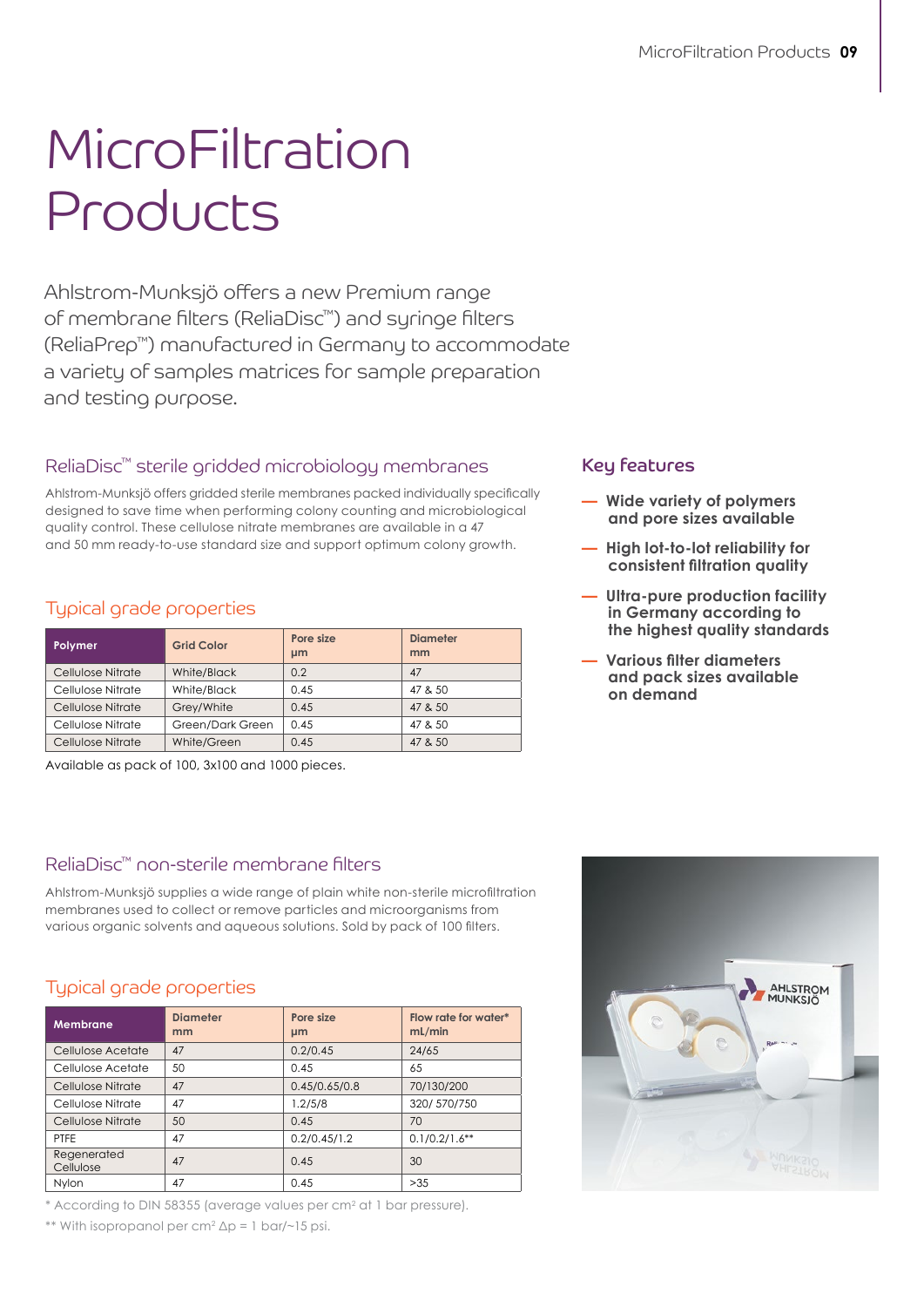#### Ahlstrom-Munksjö ReliaPrep™ Syringe Filters

Ahlstrom-Munksjö offers a wide variety of syringe filters for convenient sample preparation and fluid sterilization. Cellulose Acetate (CA) and Polyether Sulfone (PES) membranes are ideal for samples containing proteins and generally recommended for aqueous solutions filtration. Nylon (NY), PTFE and Regenerated Cellulose (RC) membranes are recommended for organic solvents filtration. Glass fiber prefilter and a cellulose acetate membrane are recommended for highly loaded aqueous solutions.



#### Key features

- **Wide variety of membranes, pore size, diameters and connections available**
- **High lot-to-lot reliability and reproducibility for consistent filtration quality**
- **Ultra-pure production facility in Germany according to the highest quality standards**
- **Sterile packaging available for CA and PES ReliaPrep™**
- **Transparent syringe filter housing for full visual control**
- **High quality housing construction and welding to prevent any leaking**

| Typical grade properties |  |
|--------------------------|--|

| Polymer                                | <b>Diameter</b><br>mm | <b>Filtration area</b><br>cm <sup>2</sup> | Pore size<br>µm | Held-up<br>Volume µl | Housing*   | Outlet         |
|----------------------------------------|-----------------------|-------------------------------------------|-----------------|----------------------|------------|----------------|
| Cellulose Acetate                      | 28                    | 6.2                                       | 0.2/0.45/1.2/5  | 100                  | <b>MBS</b> | Male Luer Lock |
|                                        | 28                    | 6.2                                       | 0.2 / 0.45      | 100                  | <b>MBS</b> | Male Luer Lock |
| Regenerated                            | 15                    | 1.7                                       | 0.2/0.45        | 10                   | PP         | Male Luer Slip |
| Cellulose                              | 25                    | 4.8                                       | 0.2/0.45        | 100                  | PP         | Male Luer Slip |
|                                        | 15                    | 1.7                                       | 0.2/0.45        | 10                   | PP         | Male Luer Slip |
| Nylon (Polyamide)                      | 25                    | 4.8                                       | 0.2/0.45        | 100                  | PP         | Male Luer Slip |
| <b>PES</b>                             | 28                    | 6.2                                       | 0.2/0.45        | 100                  | <b>MBS</b> | Male Luer Lock |
|                                        | 15                    | 1.7                                       | 0.2/0.45        | 10                   | PP         | Male Luer Slip |
| <b>PTFE</b>                            | 15                    | 1.7                                       | 0.45            | 10                   | PP         | Spike          |
|                                        | 25                    | 4.8                                       | 0.2/0.45        | 100                  | PP         | Male Luer Slip |
| Cellulose Acetate<br>& Glass Prefilter | 28                    | 6.2                                       | 0.2/0.45        | 230                  | <b>MBS</b> | Male Luer Lock |
| <b>Glass Fiber</b>                     | 28                    | 6.2                                       | 0.7             | 230                  | <b>MBS</b> | Male Luer Lock |

\* MBS: Meta-acrylate-butadiene-styrene polymerisate; PP: polypropylene.

CA and PES references are available as sterile single packed of 50 pieces. All the grades are available as non-sterile pack of 500 pieces.

Other ReliaPrep™ and ReliaDisc™ references available upon demand. Please contact us for further information.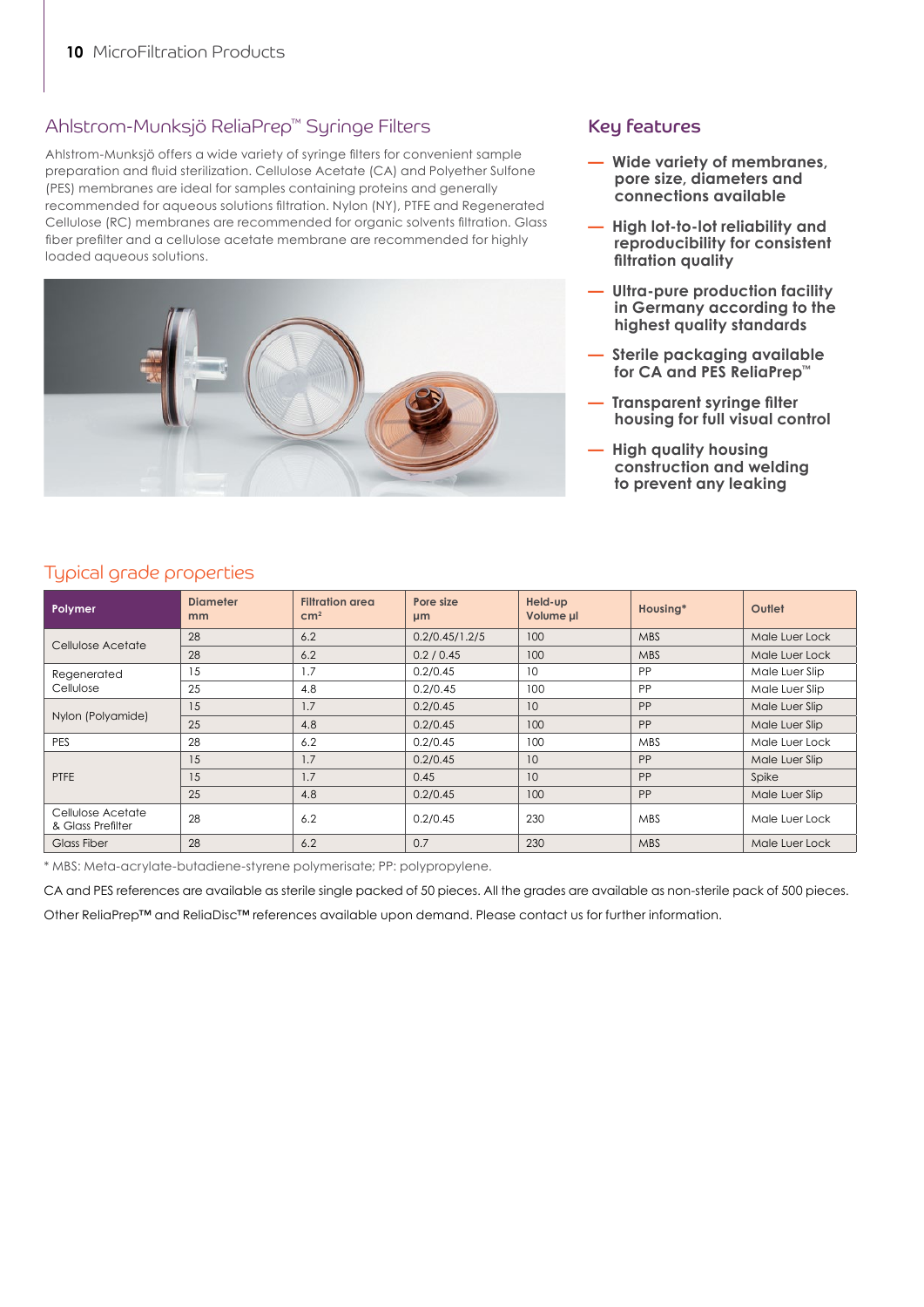## Cross Reference Table

Conversion tables are provided to guide you in selecting the Ahlstrom-Munksjö grade that is most closely equivalent to your current brand of filter paper. Please note that grade comparisons between manufacturers are approximations based upon generally accepted industry practices. No two grades from different manufacturers are exact matches in terms of physical properties. For additional assistance in interpreting cross-references, or if you need further data, please contact customer service.

| Ahlstrom-Munksjö Grade | <b>Whatman Grade</b> |
|------------------------|----------------------|
| Munktell N°1           | 1                    |
| Munktell N°2           | $\overline{2}$       |
| 1288                   | $\overline{4}$       |
| 1289                   | 91                   |
| 1290                   | 6                    |
| 1291                   | 5                    |
| 1292                   | n/a                  |
| 388                    | 54                   |
| 389                    | 41                   |
| 390                    | 52                   |
| 391                    | 50                   |
| 392                    | 43                   |
| 393                    | 42                   |
| 3hw                    | Student grade        |
| BF <sub>2</sub>        | 3MMChr               |
| 1600                   | n/a                  |
| BF3                    | GB003                |
| BF4                    | GB005                |

| Ahlstrom-Munksjö Grade | <b>Whatman Grade</b> |
|------------------------|----------------------|
| FN <sub>3</sub>        | 1 Chr                |
| FN4                    | 2 Chr                |
| FN7                    | n/a                  |
| FN7a                   | 3 Chr                |
| <b>FN30</b>            | 17 Chr               |
| <b>FN100</b>           | 3MMChr               |
| <b>MGA</b>             | <b>GFA</b>           |
| <b>MGB</b>             | <b>GFB</b>           |
| <b>MGC</b>             | <b>GFC</b>           |
| <b>MGD</b>             | <b>GFD</b>           |
| <b>MGF</b>             | <b>GFF</b>           |
| <b>MG 550 HA</b>       | 934 AH               |
| MG 160                 | <b>EPM 2000</b>      |
| MK 360                 | QM-A                 |
| T 293                  | n/a                  |
| ET/C                   | 2800                 |
| <b>ET/MG160</b>        | 603 G                |
| <b>ET/MK360</b>        | 603 Q                |
| Labsorb                | <b>Benchkote</b>     |